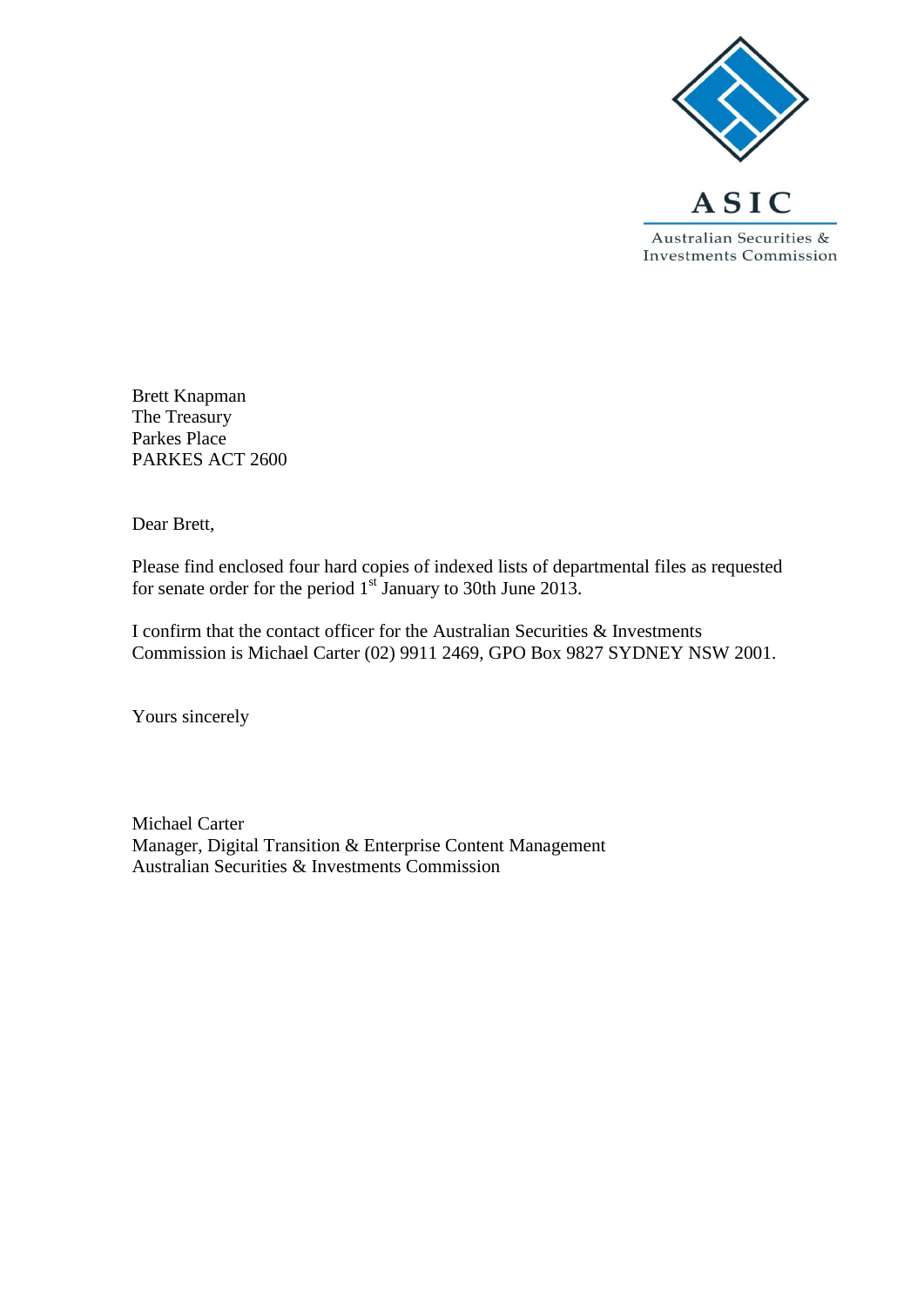

## **SENATE LIST ORDER NO 10**

## **AUSTRALIAN SECURITIES AND INVESTMENTS COMMISSION**

*Indexed File Lists Created between 1st January and 30th June 2013*

| 1st January and 30th June 2013 |
|--------------------------------|
|                                |

**Contact: Michael Carter (02) 9911-2469**

**Michael.Carter@asic.gov.au**

**Website Details: Use link below** [http:/www.asic.gov.au](http://www.asic.gov.au/asic/asic.nsf/byid/CA256AE90002F4BFCA256AFB007AB8C1?opendocument)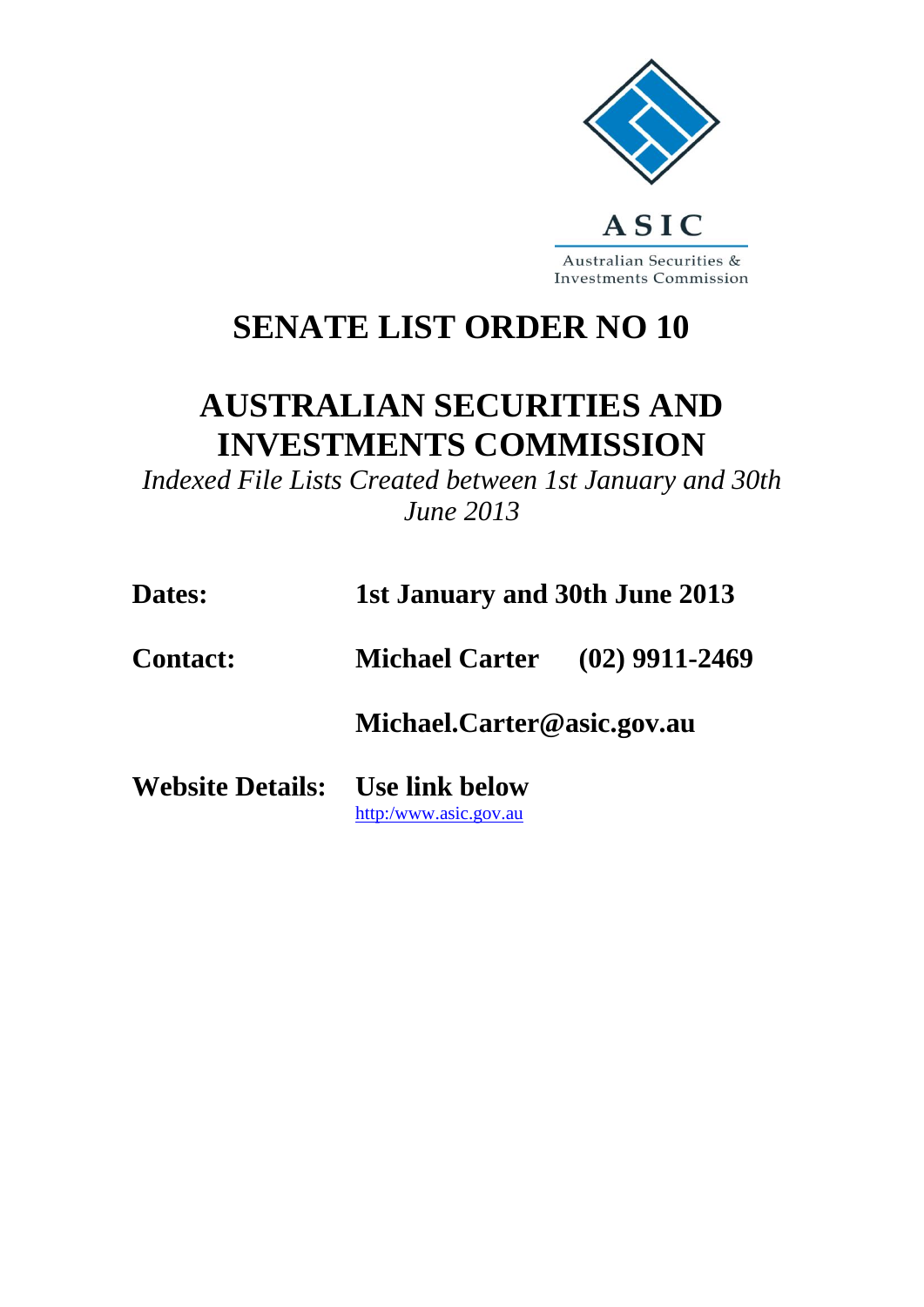| <b>PMR</b>      | 2013 IMS SHORTER PDS SURVEILLANCE PROJECT                                     |
|-----------------|-------------------------------------------------------------------------------|
| 2013/000236     |                                                                               |
| <b>PMR</b>      | 2013 IMS SHORTER PDS SURVEILLANCE PROJECT                                     |
| 2013/000246     |                                                                               |
| <b>PMR</b>      | PROJECT - REQUEST FOR DOCUMENTS                                               |
| 2013/000967     |                                                                               |
| <b>PMR</b>      | INFRASTRUCTURE ENTITIES: IMPROVING DISCLOSURE FOR RETAIL                      |
| 2013/001536     | <b>INVESTORS</b>                                                              |
| <b>PMR</b>      | INFRASTRUCTURE ENTITIES: IMPROVING DISCLOSURE FOR RETAIL                      |
| 2013/001537     | <b>INVESTORS</b>                                                              |
| <b>PMR</b>      | ASIC TAKEOVERS POLICY UPDATE & CONSOLIDATION PART 21                          |
| 2013/004849     |                                                                               |
| <b>PMR</b>      | ASIC TAKEOVERS POLICY UPDATE & CONSOLIDATION PART 22                          |
| 2013/004850     |                                                                               |
| <b>PMR</b>      | ASIC TAKEOVERS POLICY UPDATE & CONSOLIDATION PART 23                          |
| 2013/004851     |                                                                               |
| <b>PMR</b>      | ASIC TAKEOVERS POLICY UPDATE & CONSOLIDATION PART 24                          |
| 2013/004852     |                                                                               |
| <b>PMR</b>      | ASIC TAKEOVERS POLICY UPDATE & CONSOLIDATION PART 25                          |
| 2013/004853     |                                                                               |
| <b>PMR</b>      | ASIC TAKEOVERS POLICY UPDATE & CONSOLIDATION PART 26                          |
| 2013/004854     |                                                                               |
| <b>PMR</b>      | RISK MANAGEMENT SYSTEMS FOR RESPONSIBLE ENTITIES - POLICY                     |
| 2013/005353     | <b>BUILD 2012-2013</b>                                                        |
| <b>PMR</b>      | <b>IMS AGRIBUSINESS DISCLOSURE PROJECT 2013</b>                               |
| 2013/006113     |                                                                               |
| <b>PMR</b>      | <b>CORPORATIONS HYBRIDS PROJECT FY13</b>                                      |
| 2013/009739     |                                                                               |
| <b>PMR</b>      | <b>APRA/ASIC MOU</b>                                                          |
| 2013/010100     |                                                                               |
| <b>PMR</b>      | CONSUMER CREDIT INSURANCE STAGE 2, 2013                                       |
| 2013/013115     |                                                                               |
| <b>PMR</b>      | FOFA BEST INTERESTS DUTY - RG175 UPDATE CP DEVELOPMENT                        |
| 2013/013240     |                                                                               |
| <b>PMR</b>      | FOFA BEST INTERESTS DUTY - RG175 UPDATE DEVELOPING FINAL                      |
| 2013/013241     | <b>GUIDANCE</b>                                                               |
| <b>PMR</b>      | FOFA CONFLICTED REMUNERATION - VOLUME 1                                       |
| 2013/013242     |                                                                               |
| <b>PMR</b>      | FOFA CONFLICTED REMUNERATION - VOLUME 2                                       |
| 2013/013243     |                                                                               |
| <b>PMR</b>      | <b>FOFA REGULATIONS</b>                                                       |
| 2013/013247     |                                                                               |
| FSR 2013/000006 | FINANCIAL SERVICES LICENSING - GENERAL DOCUMENTS                              |
| FSR 2013/004410 | 2012/2013 HEALTH CHECK - CAPITAL PROTECTED/ GUARANTEED<br>STRUCTURED PRODUCTS |
| FSR 2013/005155 | APPLICATIONS TO CANCEL AUSTRALIAN CREDIT LICENCE                              |
|                 |                                                                               |

| File          | Name $+$                                 | <b>Parent</b>                     |
|---------------|------------------------------------------|-----------------------------------|
| <b>Number</b> |                                          |                                   |
| $2013 -$      | <b>ASIC's Regulation of Credit</b>       | Active                            |
| 003839        |                                          |                                   |
| $2013 -$      | Alternate Funding Model Programme - 2013 | <b>Business Activity Projects</b> |
| 001716        |                                          |                                   |
| $2013 -$      | NSW - ###### ## ###### Sametime messages | Freedom of Information (FOI)      |
| 003799        |                                          | <b>Act Applications</b>           |
| $2013 -$      |                                          | Freedom of Information (FOI)      |
| 004006        |                                          | <b>Act Applications</b>           |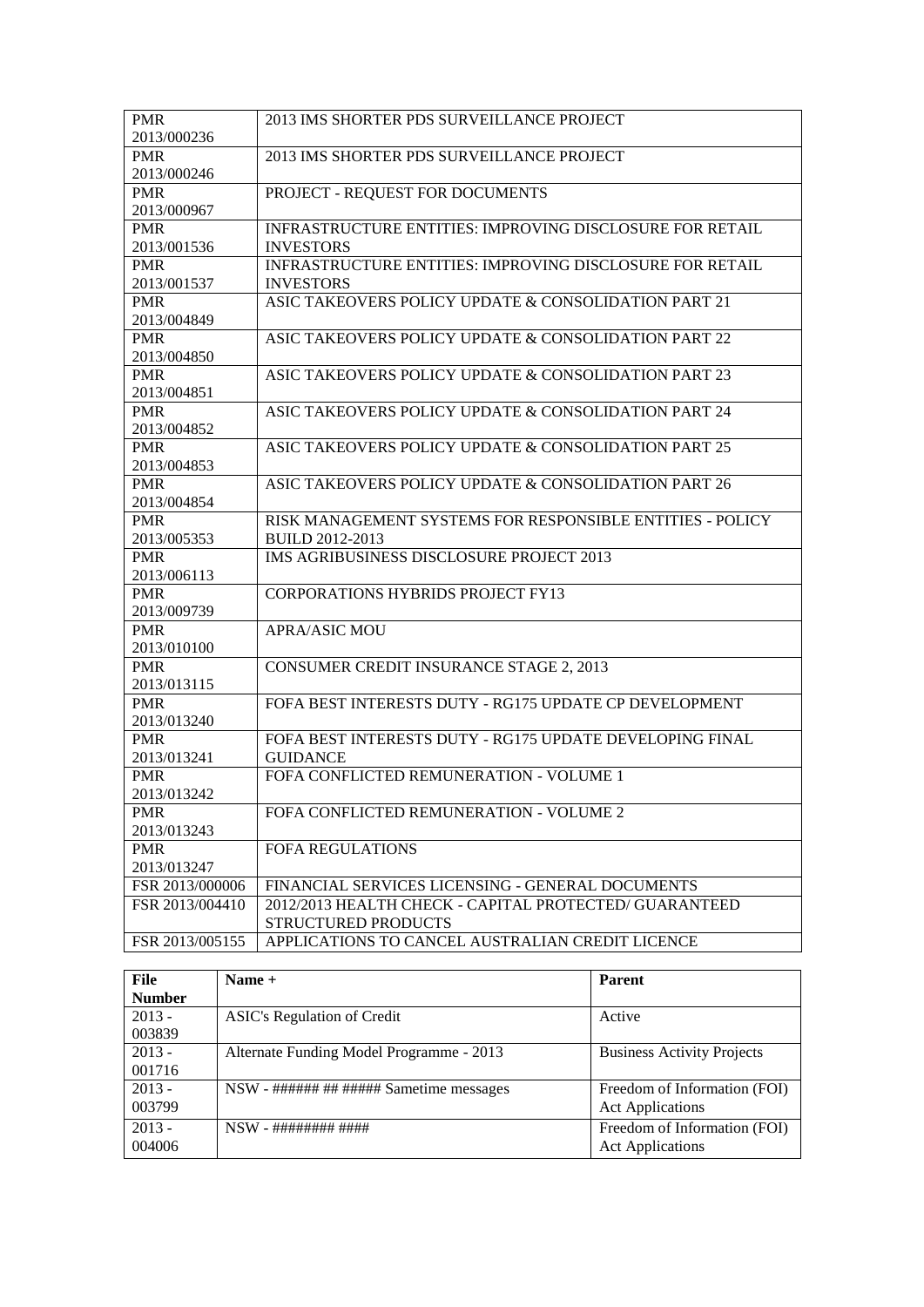| $2013 -$<br>001998 | NSW - ###### ###### ######                                      | Freedom of Information (FOI)<br><b>Act Applications</b> |
|--------------------|-----------------------------------------------------------------|---------------------------------------------------------|
| $2013 -$<br>000722 | NSW - xxxxxxxx xx xxxxx xxxxxxx                                 | Freedom of Information (FOI)<br><b>Act Applications</b> |
| $2013 -$<br>002281 | NSW - ####### #### - FOI 17 (xxx Distribution of<br>Funds)      | Freedom of Information (FOI)<br><b>Act Applications</b> |
| $2013 -$           | NSW - ####### #### - FOI 19 (Chronology)                        | Freedom of Information (FOI)                            |
| 002543             |                                                                 | <b>Act Applications</b>                                 |
| $2013 -$<br>002647 | NSW - ####### #### - FOI 20 (xxxxxx Docs)                       | Freedom of Information (FOI)<br><b>Act Applications</b> |
| $2013 -$<br>002460 | NSW - ####### #### - FOI 28 (##### ####### Secret<br>Payment)   | Freedom of Information (FOI)<br><b>Act Applications</b> |
| $2013 -$<br>002452 | NSW - ####### #### - FOI 30 (Complaints &<br>Surveillance)      | Freedom of Information (FOI)<br><b>Act Applications</b> |
| $2013 -$<br>002690 | NSW - ####### #### - FOI 31 (Public Interest)                   | Freedom of Information (FOI)<br><b>Act Applications</b> |
| $2013 -$<br>002689 | NSW - ####### #### - FOI 32 (ASIC's Enforcement<br>Guide)       | Freedom of Information (FOI)<br><b>Act Applications</b> |
| $2013 -$<br>002450 | NSW - ####### #### - FOI 35 (xxxxxxxxxx & xx<br>Docs)           | Freedom of Information (FOI)<br><b>Act Applications</b> |
| $2013 -$<br>003701 | NSW - ####### #### - FOI 38 (3rd Party consultation &<br>XXXXX) | Freedom of Information (FOI)<br><b>Act Applications</b> |
| $2013 -$<br>001571 | NSW - #### #######                                              | Freedom of Information (FOI)<br><b>Act Applications</b> |
| $2013 -$<br>002729 | NSW - ####### ####### - Fed Court proceedings                   | Freedom of Information (FOI)<br><b>Act Applications</b> |
| $2013 -$           |                                                                 | Freedom of Information (FOI)                            |
| 002127             |                                                                 | <b>Act Applications</b>                                 |
| $2013 -$<br>001041 | NSW - ####### ###### Pty Ltd                                    | Freedom of Information (FOI)<br><b>Act Applications</b> |
| $2013 -$<br>002467 | NSW - ###### ####### - xxxxxxxx                                 | Freedom of Information (FOI)<br><b>Act Applications</b> |
| $2013 -$<br>002451 | NSW- ####### #### No 12 (ASIC's Enforcement<br>Guide)           | Freedom of Information (FOI)<br><b>Act Applications</b> |
| $2013 -$<br>001783 | QLD - ######## Limited                                          | Freedom of Information (FOI)<br><b>Act Applications</b> |
| $2013 -$<br>001896 | QLD - ###### Ltd                                                | Freedom of Information (FOI)<br><b>Act Applications</b> |
| $2013 -$<br>003749 | QLD - s313 Telecommunications Act (##### #####)                 | Freedom of Information (FOI)<br><b>Act Applications</b> |
| $2013 -$<br>003729 | QLD - s313 Telecommunications ACt (##### ######)                | Freedom of Information (FOI)<br><b>Act Applications</b> |
| $2013 -$           | QLD - s313 Telecommunications Act (###### #####                 | Freedom of Information (FOI)                            |
| 003746             | ##########)                                                     | <b>Act Applications</b>                                 |
| $2013 -$<br>003748 | QLD - s313 Telecommunications Act (######## ###)                | Freedom of Information (FOI)<br><b>Act Applications</b> |
| $2013 -$<br>003747 | QLD - s313 Telecommunications Act (#########<br>#######)        | Freedom of Information (FOI)<br><b>Act Applications</b> |
| $2013 -$<br>000792 | QLD - ######## ###### ######## Limited                          | Freedom of Information (FOI)<br><b>Act Applications</b> |
| $2013 -$<br>003544 |                                                                 | Freedom of Information (FOI)<br><b>Act Applications</b> |
| $2013 -$<br>003739 | QLD - xxxx no 40                                                | Freedom of Information (FOI)<br><b>Act Applications</b> |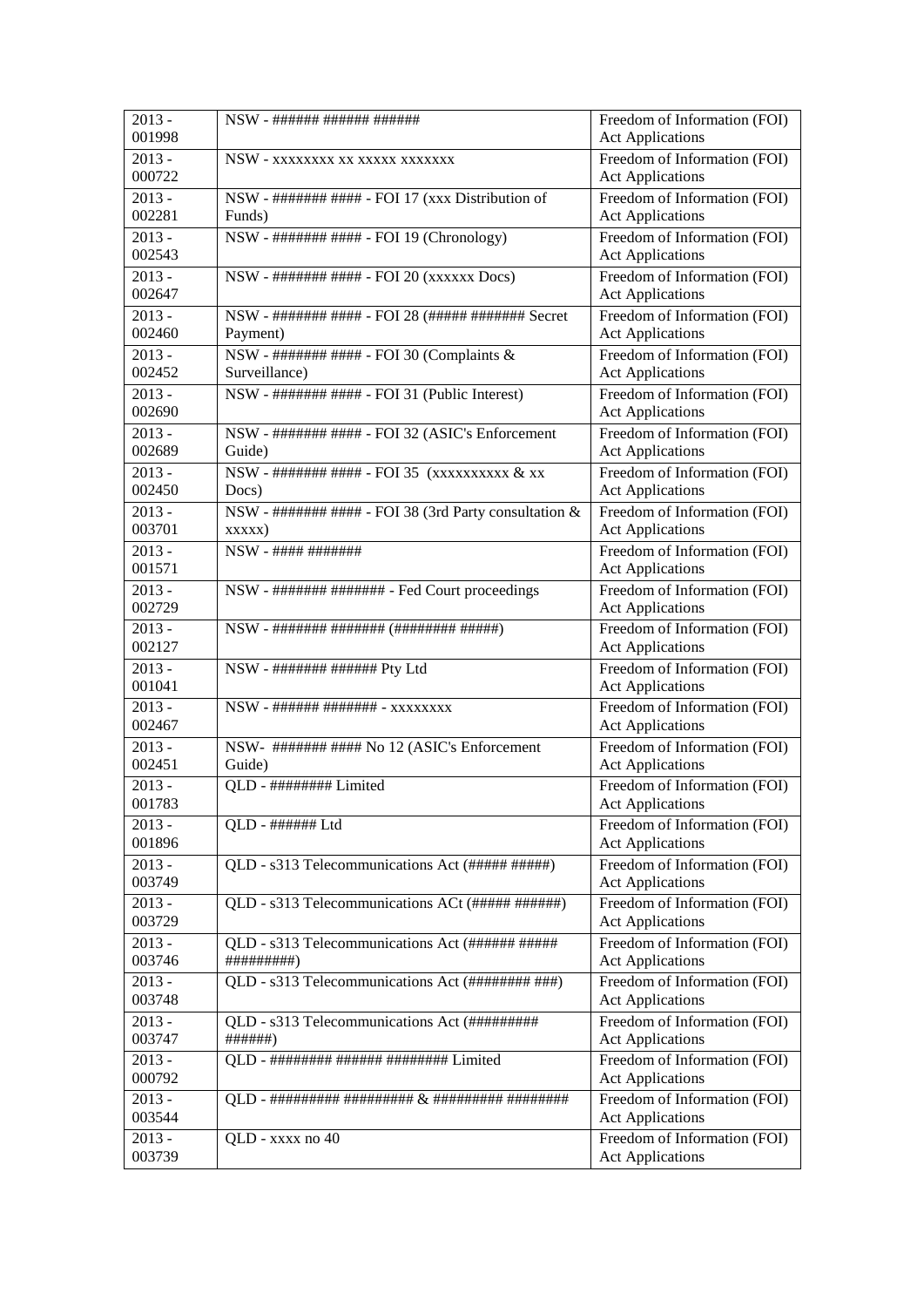| $2013 -$<br>000620  | VIC - ######### #### - Security Breaches           | Freedom of Information (FOI)<br><b>Act Applications</b> |
|---------------------|----------------------------------------------------|---------------------------------------------------------|
| $2013 -$            | VIC - ##### #### 9 Jan 2013                        | Freedom of Information (FOI)                            |
| 001194              |                                                    | <b>Act Applications</b>                                 |
| $2013 -$            | VIC - ##### ####### - 20130104                     | Freedom of Information (FOI)                            |
| 000133              |                                                    | <b>Act Applications</b>                                 |
|                     |                                                    |                                                         |
| $2013 -$            | VIC - ##### ####### - 20130306                     | Freedom of Information (FOI)                            |
| 001295              |                                                    | <b>Act Applications</b>                                 |
| $2013 -$            |                                                    | Freedom of Information (FOI)                            |
| 001497              |                                                    | <b>Act Applications</b>                                 |
| $2013 -$            | VIC - ##### ##### # - Banning Order ########       | Freedom of Information (FOI)                            |
| 003607              |                                                    | <b>Act Applications</b>                                 |
| $2013 -$            | VIC - ####### ######## - 20130107 - # ########     | Freedom of Information (FOI)                            |
| 000194              |                                                    | <b>Act Applications</b>                                 |
| $2013 -$            | VIC - ####### ####### - 20130611 - Cover Letters - | Freedom of Information (FOI)                            |
| 003870              | Jan to June 2013                                   | <b>Act Applications</b>                                 |
| $\overline{2013}$ - | VIC - ####### ####### - 20130623 - Transcript xxx  | Freedom of Information (FOI)                            |
| 004055              |                                                    | <b>Act Applications</b>                                 |
|                     |                                                    |                                                         |
| $2013 -$            | VIC - ####### ######## 20130328                    | Freedom of Information (FOI)                            |
| 001902              |                                                    | <b>Act Applications</b>                                 |
| $2013 -$            | $VIC - # # # # # # # # , # # # # # # #$            | Freedom of Information (FOI)                            |
| 000899              |                                                    | <b>Act Applications</b>                                 |
| $2013 -$            | #####, #### ######## - XXXX App                    | <b>Ombudsman Matters</b>                                |
| 000601              |                                                    |                                                         |
| $2013 -$            | <b>REP317</b>                                      | <b>Published Reports</b>                                |
| 002087              |                                                    |                                                         |
| $2013 -$            | <b>REP325</b>                                      | <b>Published Reports</b>                                |
| 000502              |                                                    |                                                         |
| $2013 -$            | <b>REP328</b>                                      | <b>Published Reports</b>                                |
| 001245              |                                                    |                                                         |
| $2013 -$            | <b>REP329</b>                                      | <b>Published Reports</b>                                |
| 001189              |                                                    |                                                         |
| $2013 -$            | <b>REP330</b>                                      | <b>Published Reports</b>                                |
| 001269              |                                                    |                                                         |
| $2013 -$            | <b>REP331</b>                                      | <b>Published Reports</b>                                |
| 001510              |                                                    |                                                         |
| $2013 -$            | <b>REP332</b>                                      | <b>Published Reports</b>                                |
| 001653              |                                                    |                                                         |
| $2013 -$            | <b>REP333</b>                                      | <b>Published Reports</b>                                |
| 001686              |                                                    |                                                         |
| $2013 -$            | <b>REP334</b>                                      | <b>Published Reports</b>                                |
| 001703              |                                                    |                                                         |
| $2013 -$            | <b>REP335</b>                                      | <b>Published Reports</b>                                |
| 001817              |                                                    |                                                         |
| 2013 -              | <b>REP336</b>                                      | <b>Published Reports</b>                                |
| 001864              |                                                    |                                                         |
| $2013 -$            | <b>REP337</b>                                      | <b>Published Reports</b>                                |
| 002022              |                                                    |                                                         |
| $2013 -$            | <b>REP339</b>                                      | <b>Published Reports</b>                                |
| 002023              |                                                    |                                                         |
| $2013 -$            | <b>REP340</b>                                      | <b>Published Reports</b>                                |
| 002280              |                                                    |                                                         |
| $2013 -$            | <b>REP341</b>                                      | <b>Published Reports</b>                                |
| 002266              |                                                    |                                                         |
| $2013 -$            | <b>REP342</b>                                      | <b>Published Reports</b>                                |
| 002272              |                                                    |                                                         |
| $2013 -$            | <b>REP343</b>                                      | <b>Published Reports</b>                                |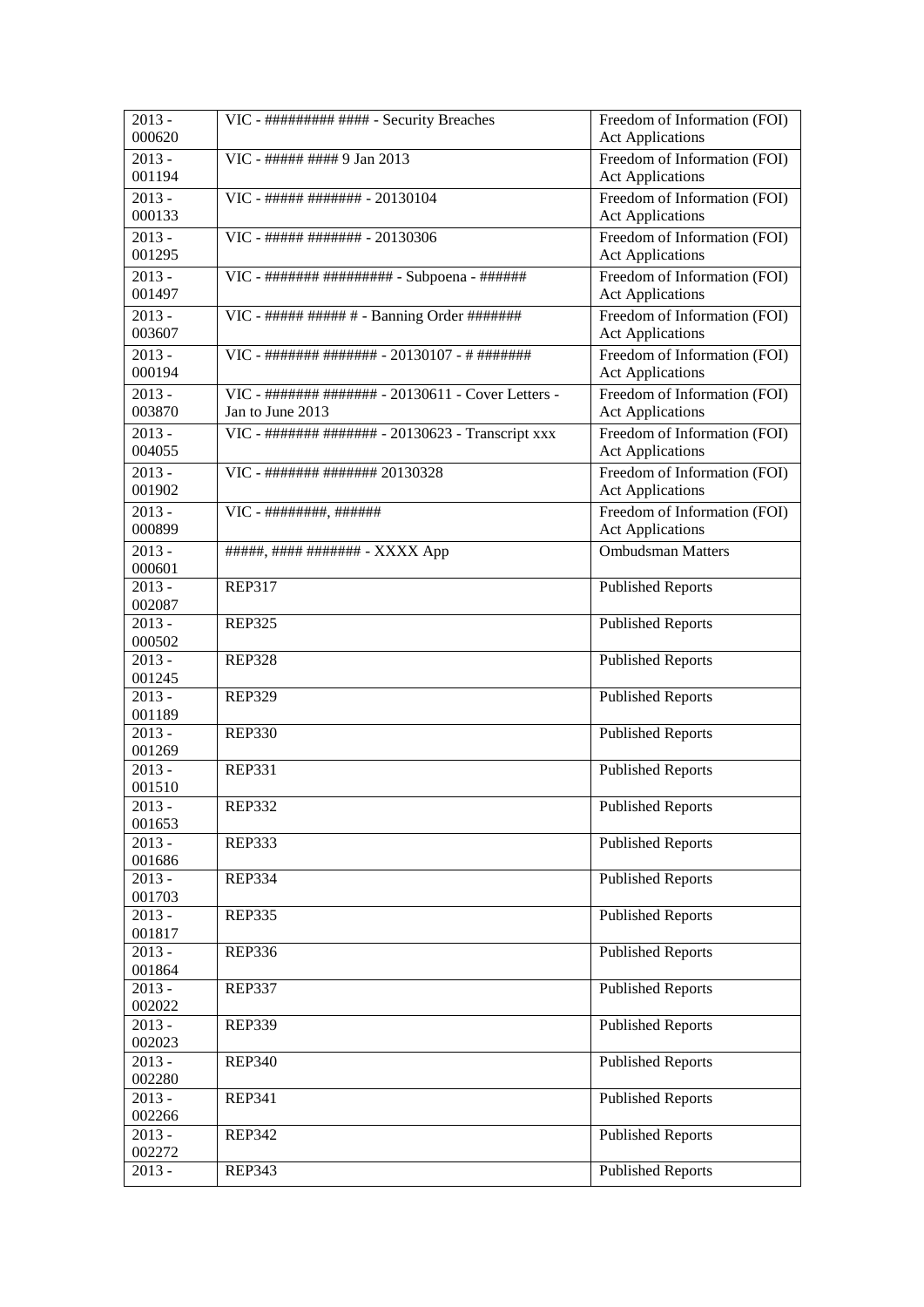| 002388                        |                                                                                                 |                                               |
|-------------------------------|-------------------------------------------------------------------------------------------------|-----------------------------------------------|
| $2013 -$<br>003458            | <b>REP344</b>                                                                                   | <b>Published Reports</b>                      |
| $2013 -$<br>003456            | <b>REP345</b>                                                                                   | <b>Published Reports</b>                      |
| $\overline{2013}$ -<br>003490 | <b>REP346</b>                                                                                   | <b>Published Reports</b>                      |
| $2013 -$<br>003660            | <b>REP347</b>                                                                                   | <b>Published Reports</b>                      |
| $2013 -$<br>003816            | <b>REP348</b>                                                                                   | <b>Published Reports</b>                      |
| $2013 -$                      | <b>REP349</b>                                                                                   | <b>Published Reports</b>                      |
| 003703<br>$2013 -$            | <b>REP350</b>                                                                                   | <b>Published Reports</b>                      |
| 003948<br>$2013 -$            | <b>REP351</b>                                                                                   | <b>Published Reports</b>                      |
| 004075<br>$2013 -$            | <b>REP352</b>                                                                                   | <b>Published Reports</b>                      |
| 004067<br>$2013 -$            | <b>RG090</b>                                                                                    | <b>Published Regulatory Guides</b>            |
| 001718<br>$2013 -$            | <b>RG245</b>                                                                                    | <b>Published Regulatory Guides</b>            |
| 000489<br>$2013 -$            | <b>RG246</b>                                                                                    | <b>Published Regulatory Guides</b>            |
| 001246<br>$2013 -$            | <b>RG247</b>                                                                                    | <b>Published Regulatory Guides</b>            |
| 001702<br>$2013 -$            | Consultation papers                                                                             | 2013-2016                                     |
| 001150                        |                                                                                                 |                                               |
| $2013 -$<br>001730            | Dark Liquidity & HFT - Regulatory Impact Statement                                              | Active                                        |
| $2013 -$<br>000242            | Exchange Market Data for Publication                                                            | Active                                        |
| $2013 -$<br>003986            | Assessment And Approval Of Training Courses For<br>Financial Product Advisers: Update To RG 146 | <b>Consultation Papers</b>                    |
| $2013 -$<br>002518            | ASX-ASX 24 General Trading Obligations (Stage 3<br>Conversion)                                  | <b>Consultation Papers</b>                    |
| $2013 -$<br>002058            | Charitable Investment Fundraisers                                                               | <b>Consultation Papers</b>                    |
| $2013 -$<br>000321            | Debentures - Law Reform to Strengthen Regulation                                                | <b>Consultation Papers</b>                    |
| $2013 -$<br>002283            | <b>Demutualisation Approval Procedure Rules</b>                                                 | <b>Consultation Papers</b>                    |
| $2013 -$<br>000154            | Review of Online Database for Small Amount Lenders                                              | <b>Consultation Papers</b>                    |
| $2013 -$<br>001298            | Review of RG 229 Superannuation Forecasts                                                       | <b>Consultation Papers</b>                    |
| $2013 -$<br>000701            | Risk Management for Responsible Entities                                                        | <b>Consultation Papers</b>                    |
| $2013 -$<br>002657            | Updated Record-keeping Obligations for AFS Licensees                                            | <b>Consultation Papers</b>                    |
| $2013 -$<br>000485            | RG 174 Externally Administered Companies Review                                                 | Corporate Finance                             |
| 2013 -<br>001991              | CP - Record-keeping obligation - FOFA                                                           | <b>Financial Services Regulation</b><br>(FSR) |
| $2013 -$<br>001262            | RG 133 - Update                                                                                 | <b>Financial Services Regulation</b><br>(FSR) |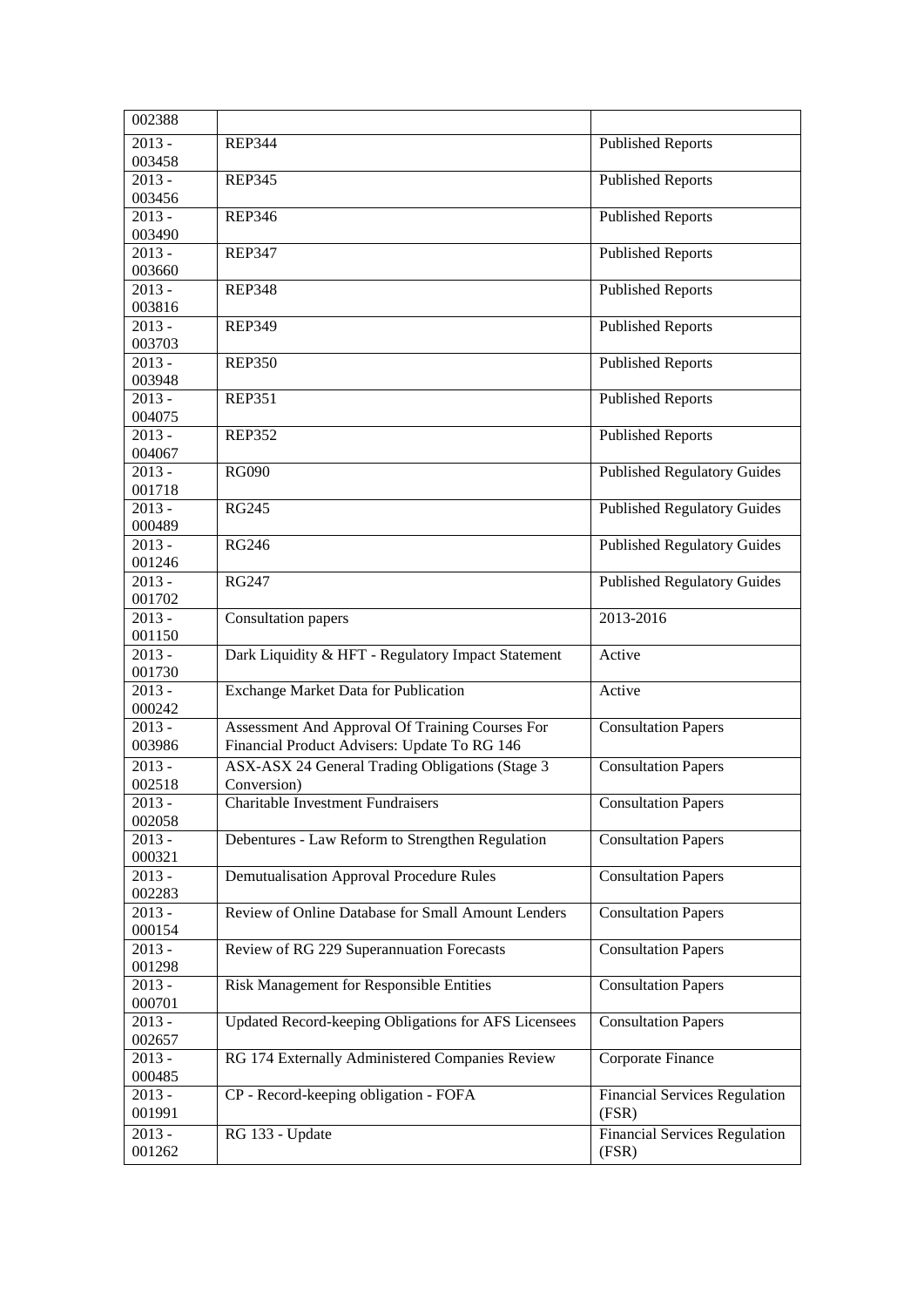| $2013 -$<br>001190 | RG 168 - Disclosure - Update 2013                                                               | <b>Financial Services Regulation</b><br>(FSR) |
|--------------------|-------------------------------------------------------------------------------------------------|-----------------------------------------------|
| $2013 -$<br>001199 | 0000 Cooperating with ASIC                                                                      | <b>Information Sheets</b>                     |
| $2013 -$           | 0000 Implementation of the Principles for FMIs in<br>Australia                                  | <b>Information Sheets</b>                     |
| 000399<br>$2013 -$ | 0166 Principles for Financial Market Infrastructures                                            | <b>Information Sheets</b>                     |
| 000654             |                                                                                                 |                                               |
| $2013 -$<br>000346 | 0167 MySuper Transition - Disclosure Requirements for<br><b>Superannuation Trustees</b>         | <b>Information Sheets</b>                     |
| $2013 -$           | 0179 Applying For A Limited AFS Licence                                                         | <b>Information Sheets</b>                     |
| 001942             |                                                                                                 |                                               |
| $2013 -$<br>001848 | 0181 Providing Information to Parties Engaged in<br>Private Litigation                          | <b>Information Sheets</b>                     |
| $2013 -$<br>001952 | Quarterly Cash Equity Market Data                                                               | Other Editing                                 |
| $2013 -$<br>000149 | Draft Statements 2013                                                                           | <b>Public Statements</b>                      |
| $2013 -$<br>003535 | RG 000 Derivative Trade Repositories                                                            | Regulatory Guides                             |
| $2013 -$           | RG 000 Guidance on ASIC Market Integrity Rules for                                              | <b>Regulatory Guides</b>                      |
| 000470             | Risk Management and Related Requirements: ASX 24<br>Market                                      |                                               |
| $2013 -$           | RG 005 Relevant Interests and Substantial Holding                                               | <b>Regulatory Guides</b>                      |
| 003579             | Notices                                                                                         |                                               |
| $2013 -$           | RG 006 Takeovers: Exceptions to the General                                                     | <b>Regulatory Guides</b>                      |
| 003543<br>$2013 -$ | Prohibition<br>RG 009 Takeover Bids                                                             | <b>Regulatory Guides</b>                      |
| 003654             |                                                                                                 |                                               |
| $2013 -$<br>003700 | RG 010 Compulsory Acquisitions and Buyouts                                                      | <b>Regulatory Guides</b>                      |
| $2013 -$<br>002136 | RG 049 Employee Share Schemes                                                                   | <b>Regulatory Guides</b>                      |
| $2013 -$           | RG 090 Example Statement of Advice: Scaled Advice                                               | <b>Regulatory Guides</b>                      |
| 002479<br>$2013 -$ | for a New Client                                                                                |                                               |
| 000740             | RG 134 Mgd Invest: Constitutions                                                                | <b>Regulatory Guides</b>                      |
| $2013 -$<br>000542 | RG 183 Approval of Codes                                                                        | <b>Regulatory Guides</b>                      |
| $2013 -$           | RG 245 Fee Disclosure Statements                                                                | <b>Regulatory Guides</b>                      |
| 000260             |                                                                                                 |                                               |
| $2013 -$<br>000372 | RG 246 Conflicted Remuneration                                                                  | <b>Regulatory Guides</b>                      |
| $2013 -$<br>001104 | RG 248 Litigation Schemes and Proof of Debt Schemes:                                            | <b>Regulatory Guides</b>                      |
| $2013 -$           | Managing Conflicts of Interest<br>ASX 2013 Reports                                              | Reports - Market Assessment                   |
| 000810             |                                                                                                 |                                               |
| $2013 -$<br>001694 | CAP Report - Consumer Credit Insurance Policies                                                 | Reports - Other                               |
| $2013 -$<br>000529 | Response to Submissions - CP 181 Retail Trading in<br><b>Commonwealth Government Securities</b> | Reports - Other                               |
| $2013 -$           | Response to Submissions - CP 185 Litigation and Proof                                           | Reports - Other                               |
| 001112             | of Debt Schemes: Conflicts of Interest                                                          |                                               |
| $2013 -$<br>001529 | Response to Submissions - CP 187 Effective Disclosure<br>in an OFR                              | Reports - Other                               |
| $2013 -$<br>001738 | Response to Submissions - CP 188 - Managed<br>investments: Constitutions - Updates to RG 134    | Reports - Other                               |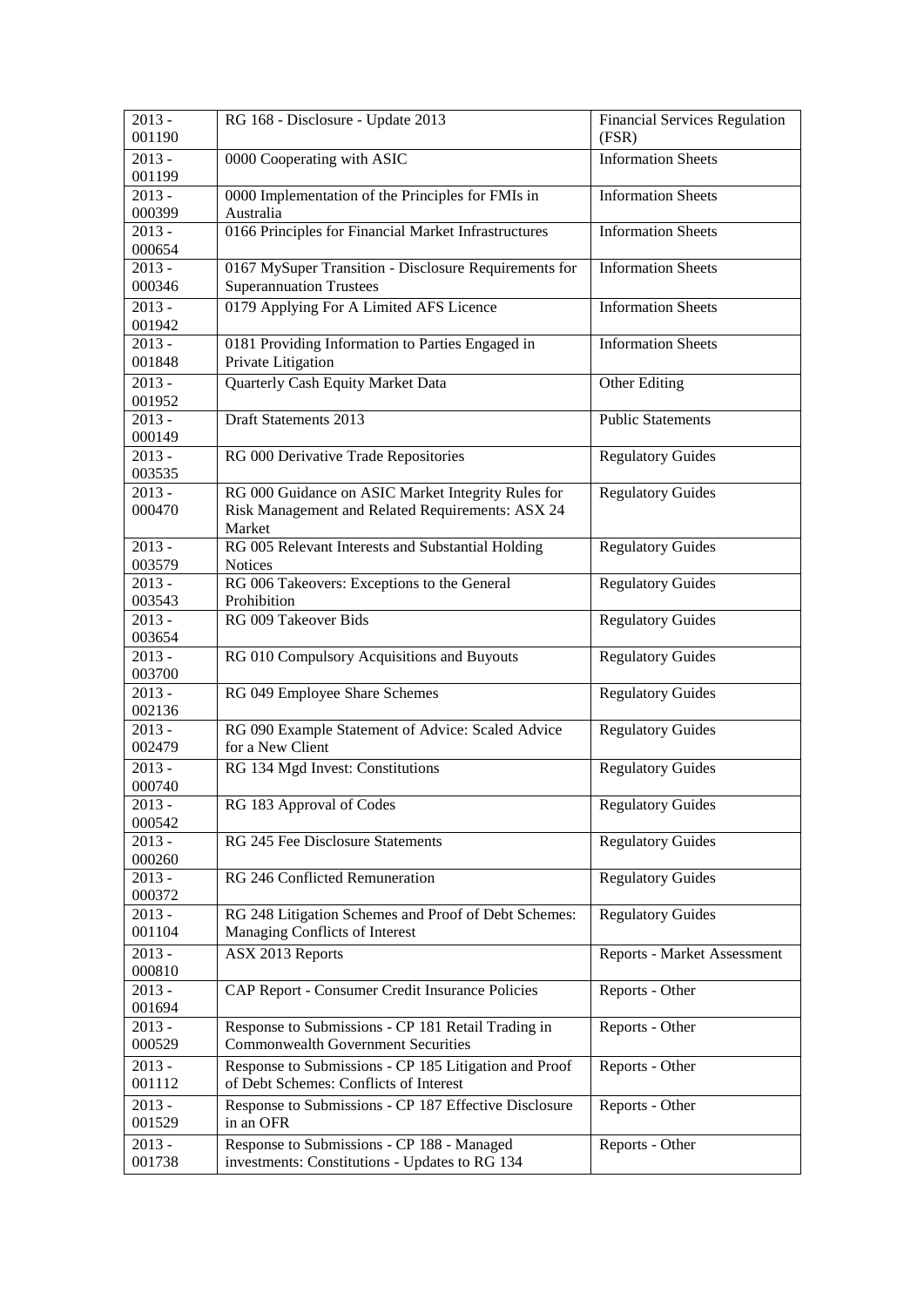| $2013 -$<br>000484 | Response to Submissions - CP 189 Future of Financial<br><b>Advice: Conflicted Remuneration</b> | Reports - Other            |
|--------------------|------------------------------------------------------------------------------------------------|----------------------------|
| $2013 -$           | Response to Submissions - CP 190 Small Business                                                | Reports - Other            |
| 000812             | Lending Complaints - Update to RG 139                                                          |                            |
| $2013 -$           | Response to Submissions - CP 191 FOFA - Approval of                                            | Reports - Other            |
| 000925             | Codes of Conduct                                                                               |                            |
| $2013 -$           | Response to Submissions - CP 193 Takeovers,                                                    | Reports - Other            |
| 003631             | <b>Compulsory Acquisitions and Substantial Holdings</b>                                        |                            |
| $2013 -$           | Response to Submissions - CP 194 Financial                                                     | Reports - Other            |
| 003902             | requirements for custodial or depository service                                               |                            |
|                    | providers                                                                                      |                            |
| $2013 -$           | Response to Submissions - CP 195 Proposed                                                      | Reports - Other            |
| 001173             | Amendmens to ASIC Market Integrity Rules - ASX 24                                              |                            |
|                    | and FEX Markets                                                                                |                            |
| $2013 -$           | Response to Submissions - CP 197 Holding Scheme                                                | Reports - Other            |
| 002639             | Property and Other Assets                                                                      |                            |
| $2013 -$           | Review of Credit Asst Provs Responsible Lending                                                | Reports - Other            |
| 001554             | <b>Conduct Relating to Debt Consolidation</b>                                                  |                            |
| $2013 -$           | SMSFs - Improving Quality of Advice to Investors                                               | Reports - Other            |
| 001655             |                                                                                                |                            |
| $2013 -$           | 2011 - RMSS - Business Names Project - 201102                                                  | 2011                       |
| 002380             | 2013 - Capital Flows - International - Resources -                                             | 2013                       |
| $2013 -$<br>000433 | 20130118                                                                                       |                            |
| $2013 -$           | 2013 - Charitable Fundraising Schemes                                                          | 2013                       |
| 000121             |                                                                                                |                            |
| $2013 -$           | 2013 - ERC - Risks For Retail Investors                                                        | 2013                       |
| 001178             |                                                                                                |                            |
| $2013 -$           | 2013 - Superannuation - Projections of Age Pension to                                          | 2013                       |
| 001357             | 2050                                                                                           |                            |
| $2013 -$           | 2013 NFL Strategy                                                                              | 2013-2016                  |
| 000614             |                                                                                                |                            |
| $2013 -$<br>003609 | Financial Web Review Project                                                                   | <b>Accounting Projects</b> |
| $2013 -$           | Low Doc Loan Review                                                                            | Active                     |
| 003647             |                                                                                                |                            |
| $2013 -$           | <b>Market Competition Benefits</b>                                                             | Active                     |
| 002521             |                                                                                                |                            |
| $2013 -$           | <b>Market Manipulation Research</b>                                                            | Active                     |
| 003820             |                                                                                                |                            |
| $2013 -$<br>004074 | Meaningful Price Improvement & Block Tier Thresholds                                           | Active                     |
| $2013 -$           | MoneySmart Campaign - Mid-age Target Market                                                    | Active                     |
| 002709             |                                                                                                |                            |
| $2013 -$           | MoneySmart Week 2013                                                                           | Active                     |
| 001754             |                                                                                                |                            |
| $2013 -$           | OTC Trade Repositories & Reporting - Regulation                                                | Active                     |
| 000729             | <b>Impact Statement</b>                                                                        |                            |
| $2013 -$           | Payday Lending                                                                                 | Active                     |
| 003517             |                                                                                                |                            |
| $2013 -$           | QRMR - Q3 August 2013                                                                          | Active                     |
| 004099             |                                                                                                |                            |
| $2013 -$           | Quarterly Market Data Publication                                                              | Active                     |
| 001163<br>$2013 -$ | RMSS - Credit Card Debt                                                                        | Active                     |
| 002374             |                                                                                                |                            |
| $2013 -$           | RMSS - Youth in Transition                                                                     | Active                     |
| 002382             |                                                                                                |                            |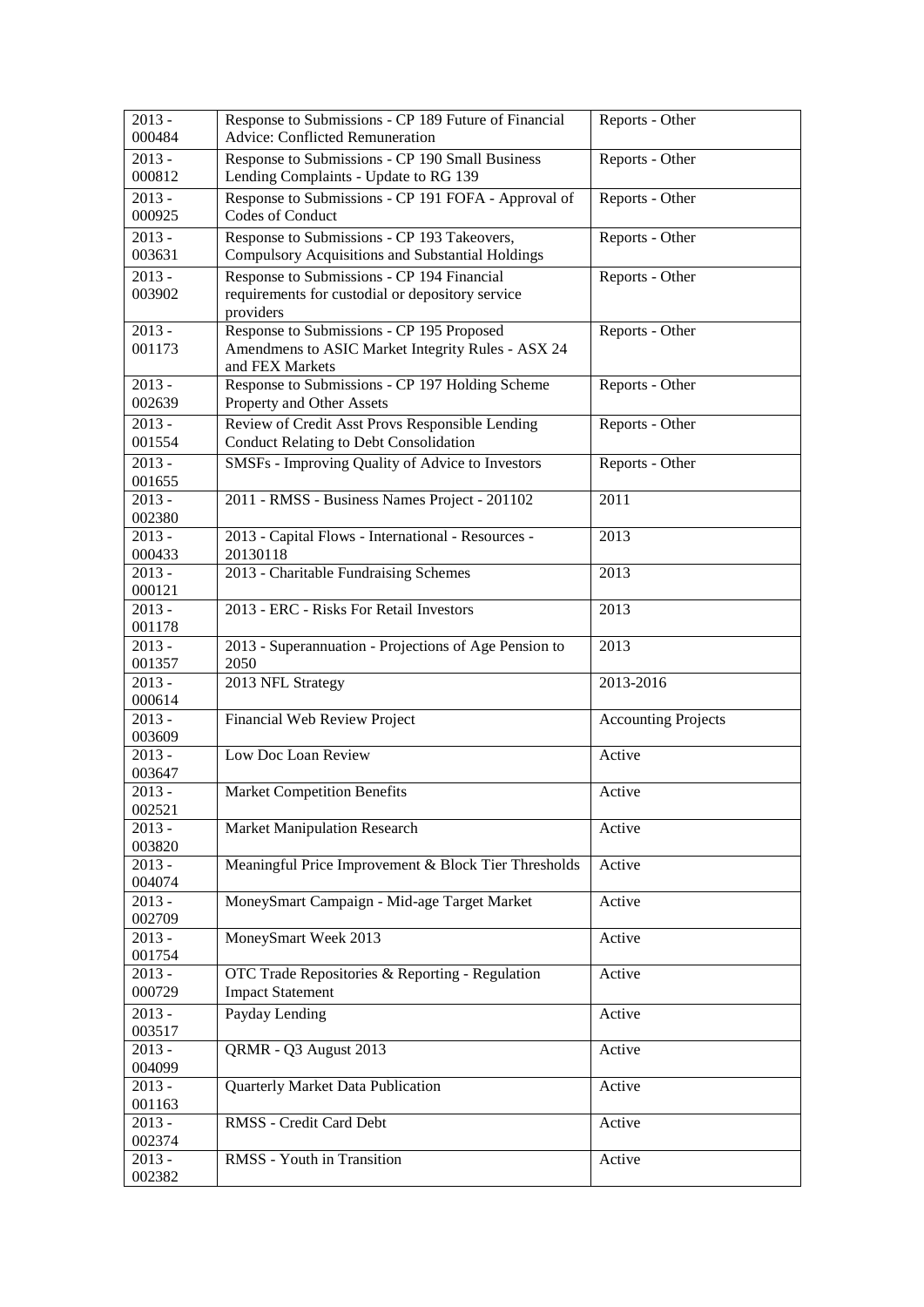| $2013 -$<br>003896 | Trans-Tasman Major Banks Project                                  | Active                                    |
|--------------------|-------------------------------------------------------------------|-------------------------------------------|
| $2013 -$           | Memos                                                             | Book Up - Epayments Code                  |
| 003602             |                                                                   | Project                                   |
| $2013 -$           | National Financial Literacy Strategy 2013-16                      | <b>Consultation Papers</b>                |
| 001123             |                                                                   |                                           |
| $2013 -$<br>003488 | National Credit Law Agreement Review                              | Deposit Takers, Credit &<br>Insurers      |
| $2013 -$           | Media Tracking - 2013                                             | Education & Outreach                      |
| 000375             |                                                                   |                                           |
| $2013 -$<br>003766 | 2013/2014 ETM Rate Values                                         | Fee Indexation                            |
| $2013 -$<br>001898 | FOFA licensee visitation project                                  | <b>Financial Advisers Projects</b>        |
| $2013 -$           | Removal of Accountants Exemption                                  | <b>Financial Services Regulation</b>      |
| 000543             |                                                                   | (FSR)                                     |
| $2013 -$<br>000306 | 2013 IPA Code Revision Project                                    | Insolvency Practitioners (IP)<br>Projects |
| $2013 -$           | <b>WGMR</b>                                                       | <b>Investment Banking</b>                 |
| 002464             |                                                                   |                                           |
| $2013 -$<br>001845 | Members Review Disclosure Project 2012-2013                       | Investment Managers &<br>Superannuation   |
| $2013 -$           | Presentation Series 2013                                          | Legal & Policy                            |
| 003815             |                                                                   |                                           |
| $2013 -$<br>003570 | Mgd Investments: Update to RG 134 Constitutions                   | <b>Regulation Impact Statements</b>       |
| $2013 -$<br>001090 | Financial Literacy - National Strategy Review                     | Reports - Other                           |
| $2013 -$<br>000259 | Relief Report 201301 - Covering 201206-201209                     | Reports - Other                           |
| $2013 -$<br>002589 | Relief Report 201305 - Covering 201210-201301                     | Reports - Other                           |
| $2013 -$<br>002393 | MoneySmart Teaching - launch of multimedia activities<br>20130507 | Speeches                                  |
| $2013 -$<br>002356 | Review ASIC Data                                                  | Strategic Intelligence Projects           |
| $2013 -$<br>000752 |                                                                   | Unlisted, Unrated Debentures<br>(UUD)     |
| $2013 -$<br>003710 | Lowy Institute - ASIC Relationship with                           | Active                                    |
| $2013 -$<br>001355 | Legal Aid NSW                                                     | Government                                |
| $2013 -$<br>003949 | Outreach resources                                                | <b>Indigenous Outreach</b>                |
| $2013 -$<br>003497 | TAS Regional Liaison Committee 2012/2013                          | Industry & Market<br>Participants         |
| $2013 -$           | National Insurance Brokers of Australia (NIBA)                    | <b>Industry Associations</b>              |
| 001980             |                                                                   |                                           |
| $2013 -$           | Superannuation Complaints Tribunal (SCT) MOU                      | Memorandum of                             |
| 001135             |                                                                   | Understanding (MOU)                       |
| $2013 -$           | NSW Legal Aid Qtrly liaison                                       | Stakeholder Liaison                       |
| 002258<br>$2013 -$ | NZ Commission for Financial Literacy and Retirement               | Stakeholder Liaison                       |
| 001647             | Income                                                            |                                           |
| $2013 -$           | <b>UK Money Advice Service</b>                                    | Stakeholder Liaison                       |
| 001717             |                                                                   |                                           |
| 2013 -             | Department of Human Services (DHS)                                | Stakeholder Liaison                       |
| 001593             |                                                                   |                                           |